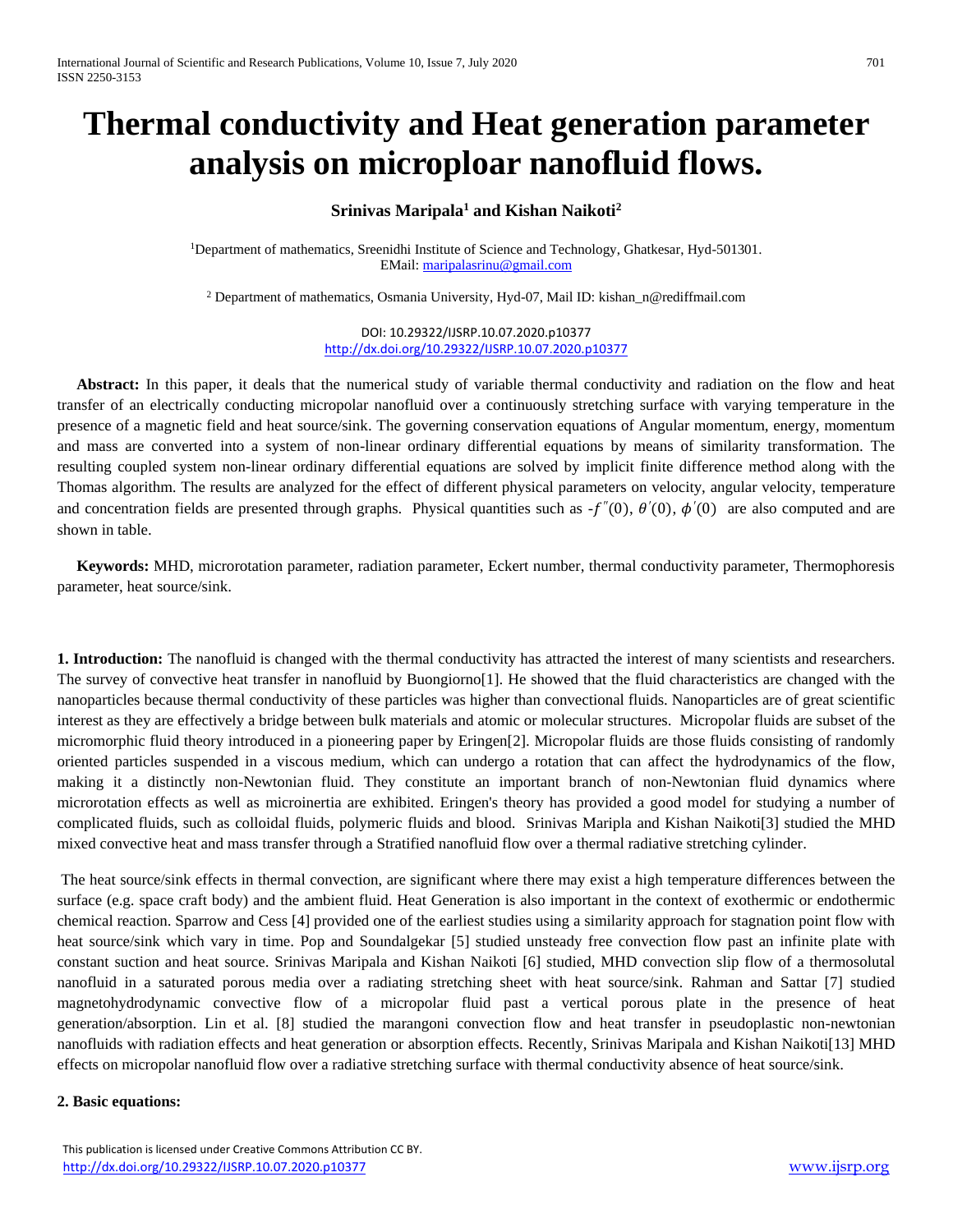A transverse magnetic field over a steady two-dimensional micropolar nanofluid over a semi-infinite stretching plate of an incompressible, electrically conducting flow with variable temperature in the presence of radiation. The X-axis is directed along the continuous stretching plate and points in the direction of motion. The X-axis and Y-axis are perpendicular to each other and to the direction of the slot (the Z-axis), so the continuous stretching plate issues. The induced magnetic field and the Jole heating are neglected is assumed. It is assumed that the fluid properties are constant, except for the fluid thermal conductivity which is taken as a linear function of temperature profiles. Then the governing equations under the usual boundary layer approximations for the problem can be written as follows [9]:

$$
\frac{\partial \overline{u}}{\partial x} + \frac{\partial \overline{v}}{\partial y} = 0 \tag{1}
$$

$$
\overline{u}\frac{\partial \overline{u}}{\partial x} + \overline{v}\frac{\partial \overline{u}}{\partial y} = \overline{v}\frac{\partial^2 \overline{u}}{\partial y^2} + K_1 \frac{\partial \sigma}{\partial y} - \frac{\sigma B_0^2}{\rho} \overline{u}
$$
\n(2)

$$
G_1 \frac{\partial^2 \sigma}{\partial y^2} - 2\sigma - \frac{\partial \overline{u}}{\partial y} = 0
$$
\n<sup>(3)</sup>

$$
\rho c_p \left( \overline{u} \frac{\partial T}{\partial x} + \overline{\nu} \frac{\partial T}{\partial y} \right) = \frac{\partial}{\partial y} \left( k \frac{\partial T}{\partial y} \right) + \mu \left( \frac{\partial \overline{u}}{\partial y} \right)^2 - \frac{\partial q_r}{\partial y} + \tau \left[ D_B \frac{\partial C}{\partial y} \frac{\partial T}{\partial y} + \frac{D_T}{T_{\infty}} \left( \frac{\partial T}{\partial y} \right)^2 \right] + \frac{Q_0}{(\rho c)_f} (T - T_{\infty})
$$
\n
$$
\frac{\partial C}{\partial t} + \overline{u} \frac{\partial C}{\partial x} + \overline{\nu} \frac{\partial C}{\partial y} = D_B \frac{\partial^2 C}{\partial y^2} + \frac{D_T}{T_{\infty}} \frac{\partial^2 T}{\partial y^2}
$$
\n
$$
(5)
$$

where  $\overline{v} = (\mu + S)/\rho$  (kinematic viscosity),  $\mu$  (dynamic viscosity),  $\sigma$  (microrotation component),  $K_1 = S/\rho > 0$ ) (coupling constant),  $G_1(> 0)$  (microrotation constant),  $\rho$  (fluid density), u is the velocity along x- axis and v is along y- axis. T,  $T_{\infty}$ ,  $T_w$  are the temperature of the fluid in the boundary layer, far away from the plate, and plate, respectively.  $k -$ ( thermal conductivity),  $c_p$ (specific heat),  $\sigma_0$  (electric conductivity),  $B_0$  (magnetic field),  $q_r$  (radiative heat flux),  $D_B$  – (Brownian diffusion coefficient),  $D_T$  -( thermophoresis coefficient),  $Q_0$  (heat generation/absorption),  $(\rho C)_p$  – (heat capacitance of the nanoparticles),  $(\rho C)_f$ - (heat capacitance of the base fluid), and  $\tau = (\rho C)_p/(\rho C)_f$  is the ratio between the effective heat capacity of the nanoparticles material and heat capacity of the fluid. Boundary conditions of the problem are given by

$$
y = 0, \quad \overline{u} = \alpha \, x \,, \overline{v} = 0, T = T_w(x), \quad \sigma = 0,
$$
  
\n
$$
y \to \infty, \quad \overline{u} \to 0, \quad T \to T_{\infty}, \quad \sigma \to 0
$$
  
\n
$$
T_w - T_{\infty} = \beta x^{\gamma} \text{ (where } \beta \text{ and } \gamma \text{ are constants), according to the power law} \tag{7}
$$

Here the temperature of the wall is changing along the plate.

 $T_{\infty}$ 

 $\partial y^2$ 

 $k-k_{\infty}$  $\frac{k-k_{\infty}}{b[(T-T_{\infty})]} = k_{\infty}$  is the liner function of temperature of thermal conductivity in the fluid [10] (8)

where  $k_{\infty}$  (ambient thermal conductivity).

Using Rosselant approximation [11] there is 
$$
q_r = (-4\sigma^*/3k^*) \frac{\partial T^4}{\partial y}
$$
 (9)

where  $\sigma^*$  (Stefan Boltzmann constant) and  $k^*$  (mean absorption coefficient). Here, consider the temperature differences within the flow are sufficiently small. Expanding  $T^4$ in a Taylor series about  $T_\infty$  and neglecting higher order terms [10], we have

$$
T^4 \cong 4T_\infty^3 \, T - 3T_\infty^4 \tag{10}
$$

Using Eq.(8), Eq.(4) becomes

$$
\rho c_p \left( \overline{u} \frac{\partial r}{\partial x} + \overline{v} \frac{\partial r}{\partial y} \right) = \frac{\partial}{\partial y} \left( k \frac{\partial r}{\partial y} \right) + \mu \left( \frac{\partial \overline{u}}{\partial y} \right)^2 + \frac{16\sigma^* r_{\infty}^3}{3k^*} \frac{\partial^2 r}{\partial y^2} + \tau \left[ D_B \frac{\partial c}{\partial y} \frac{\partial r}{\partial y} + \frac{D_T}{r_{\infty}} \left( \frac{\partial r}{\partial y} \right)^2 \right] + Q\theta \tag{11}
$$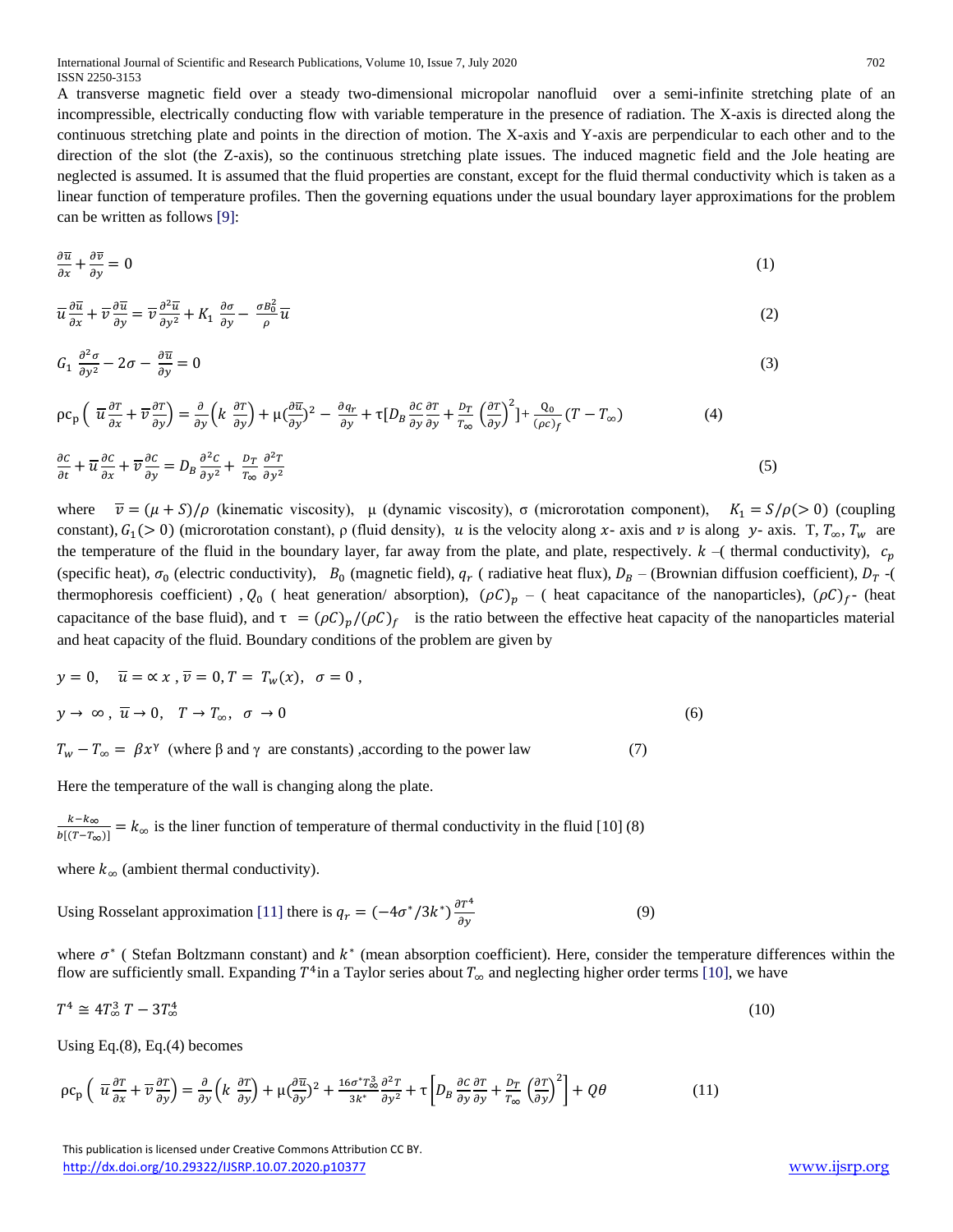$$
\eta = \sqrt{(\alpha/\nu)} y \ , \quad \psi = \sqrt{(\alpha \nu)} x f(\eta),
$$
  

$$
\overline{u} = \frac{\partial \psi}{\partial y}, \quad \overline{\nu} = -\frac{\partial \psi}{\partial x}, \quad \sigma = (\alpha^3/\nu)^{1/2} x g(\eta), \quad \theta(\eta) = \frac{T - T_{\infty}}{T_W - T_{\infty}}, \quad k = k_{\infty} (1 + S\theta)
$$
 (12)

Equation(12) substitute into equations(1)-(3) and (10), then

$$
\frac{1}{c_1} [f''' + ff'' - f'^2 - Mf'] = -g'
$$
\n(13)

$$
g'' - (2/G)g = (1/G)f''
$$
\n(14)

$$
\left(\frac{-1}{pr}\right)\left\{[4+3F(1+S\theta)]\theta''+Q\theta\right\} = 3F[f\theta'-\gamma f'\theta+Ec(f'')^2+3FS(\theta'')^2+[Nb\theta'\varphi'+Nt\theta'^2] \tag{15}
$$

$$
\left(\frac{1}{Le}\right)\varphi'' - f\varphi' = -\left(\frac{1}{Le}\right)\frac{Nt}{Nb}\theta''\tag{16}
$$

And boundary conditions are transformed to

 $\mathbf{1}$ 

$$
f(0) = f'(\infty) = g(0) = g(\infty) = \theta(\infty) = 0, f'(0) = \theta(0) = 1,
$$
\n(17)

Where,  $M$ (magnetic parameter),  $G_1$  – (coupling constant),  $P_r$  – (Prandtl number)  $G$ ( microrotation parameter),  $F(R$ adiation parameter),  $Ec$  (Eckert number), S (thermal conductivity parameter), Nb (Brownian motion parameter),  $Nt$ (Thermophoresis parameter), Le (Lewies number), γ ( Surface temperature parameter).

From the velocity field we can study the wall shear stress,  $\tau_w$  as given by [12]:

At y=0, 
$$
\tau_w = -| (\mu + S) \frac{du}{dy} + S\sigma |
$$
 and  $c_f = -2R_{ex}^{-1/2}f''(0)$  (18)

where  $R_{ex} = \alpha x/v$  is the local Reynolds number. Eq. (20) shows the skin friction coefficient does not contain the microrotation term in an explicitly way.

$$
at \ y = 0 \ , \ q_{w} = -k \left(\frac{\partial T}{\partial y}\right) at \ y = 0 \ \ (\text{rate of heat transfer}) \tag{20}
$$

$$
(T_w - T_{\infty}) h(x) = q_w, N_{ux} = -R_{ex}^{\frac{1}{2}} \theta'(0), m_{w} = R_{ex} \left(\frac{G_1 \alpha}{x}\right) g'(0)
$$
 (21)

#### **3. Results and discussion:**

The governing equations (13) to (16) under the boundary conditions (17) are solved numerically using the implicit finite difference scheme of Crank-Nicklson type has been employed. The computations have been carried out for various flow parameters on the velocity, angular velocity, temperature and concentration fields are presented through graphs.

 This publication is licensed under Creative Commons Attribution CC BY. <http://dx.doi.org/10.29322/IJSRP.10.07.2020.p10377> [www.ijsrp.org](http://ijsrp.org/) Figure 1(a)-1(d), it is observed that an increase in magnetic parameter *M* leads to a decrease in velocity profiles and angular velocity. It is observed from the Fig.1(c), that an increase in magnetic parameter causes the temperature to increase for both the cases S is present and absent. Similarly, from Fig.1 (d), when the magnetic parameter is increased, the concentration of the fluid also increases. The effect of Brownian motion parameter *Nb* on velocity, temperature and concentration profiles are shown in figures 2(a) -2(c). From the Fig.2(a), the Brownian motion parameter *Nb* which is often neglected causes a rise in velocity of the fluid. The velocity near the wall rises rapidly and descends gradually to zero as its distance from the plate increases. From Figure 2(b), it is observed that the increase in the Brownion motion parameter Nb increases the temperature. From the figure2(c) it is clear that , Brownian motion serves to warm the boundary layer and simultaneously increases particle displacement away from the fluid regime, thereby accounting for the reduced concentration magnitudes. The larger values of Brownian motion parameter Nb , it reduces the nanoparticle concentration. Figures 3(a)-3(c), it is observed that an increase in the thermophoretic parameter Nt leads to increase in fluid temperature, nanoparticle concentrations and velocity profiles. Velocity and angular velocity profiles are explained for various values of microrotation parameter *G* in Fig.4(a) and Fig.4(b) respectively. From these,angular velocity distribution profiles are increased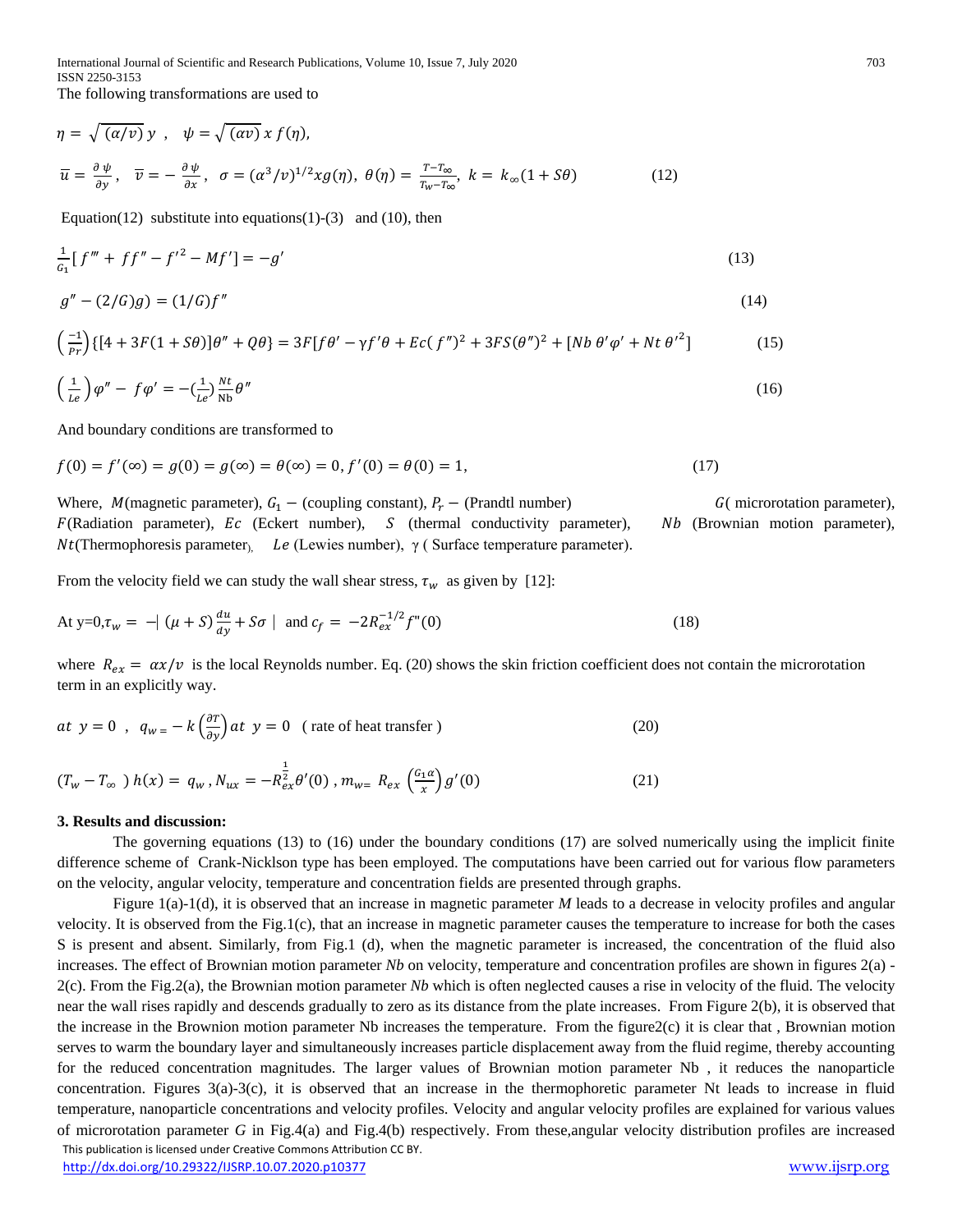when microroatation parameter *G* increases and from Fig.4(b), reverse phenomena is observed. Figures 5(a) and 5(b) depict temperature profile θ and concentration profile φ, for different values of Prandtl number *Pr*, temperature of nanofluid particles (θ ) and concentration profiles( $\phi$ ) decreases with the increase in *Pr*. The thermal conductivity parameter (*S*) are shown in Fig.6,on the temperature profiles, it is noticed that the temperature profiles are decreased with the increasing of *S*. Fig.7 and Fig.8 explain the temperature profiles for different values of radiation parameter *F* and surface temperature parameter *γ*. It is observed that, temperature profiles are increased with the increase of radiation parameter *F* and θ decrees with the increase of surface temperature parameter *γ*. Figure 9 illustrates that concentration profile decrease with the increase of Lewies number *Le*. Figures 10 illustrate the temperature and concentration profiles for different values of heat source/sink parameter Q. From figure 10, it revel that with the effect of heat source/sink parameter  $(Q<0)$ , the temperature profiles decreases and the temperature profiles increase with heat source  $(Q>0)$  and the effect of heat source/sink parameter *Q*, on concentration profiles. The concentration profiles increase in case of heat source/sink *Q<0*, while the concentration profiles decreases with heat source/sink parameter Q>0.

### **4.Graphs:**



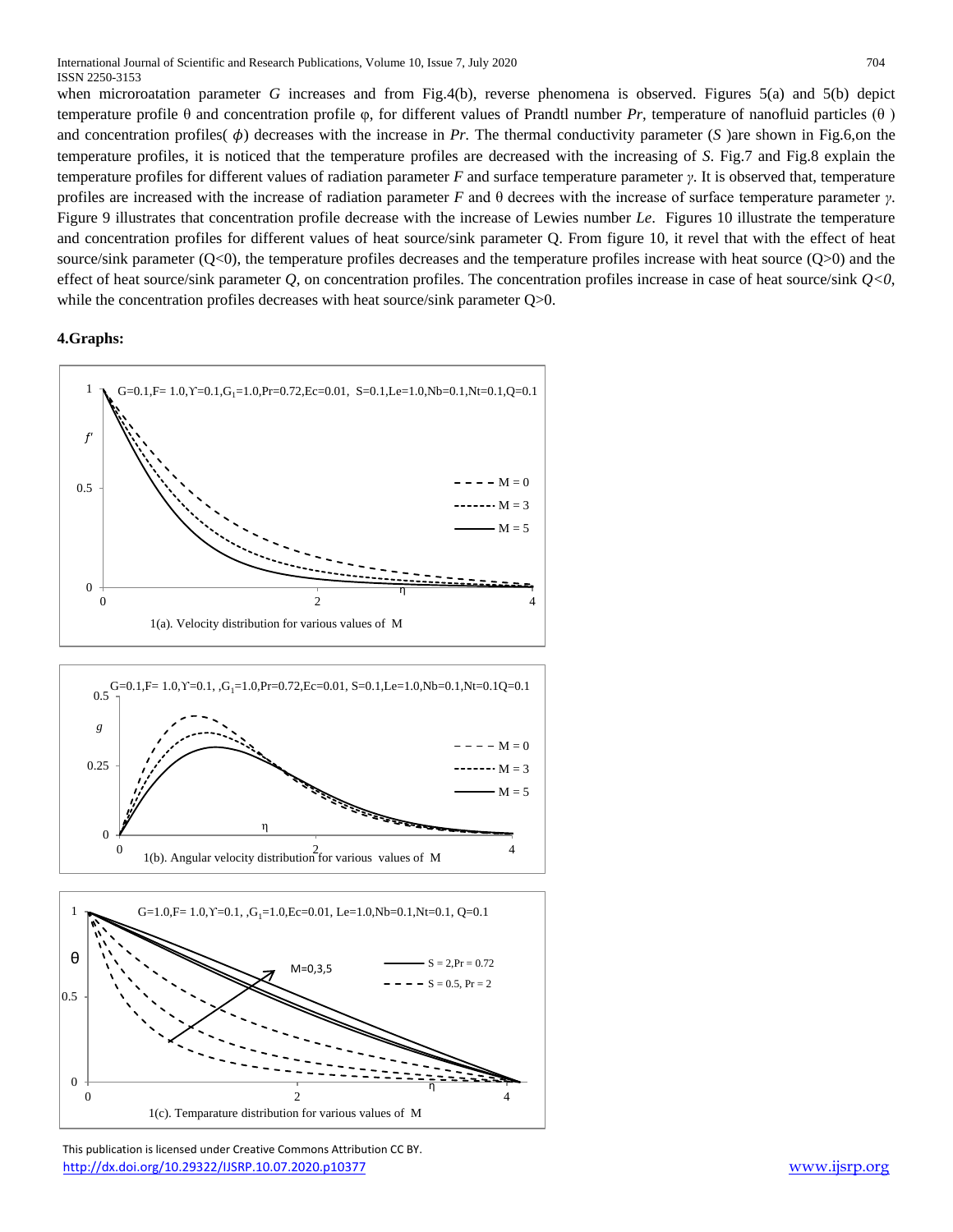





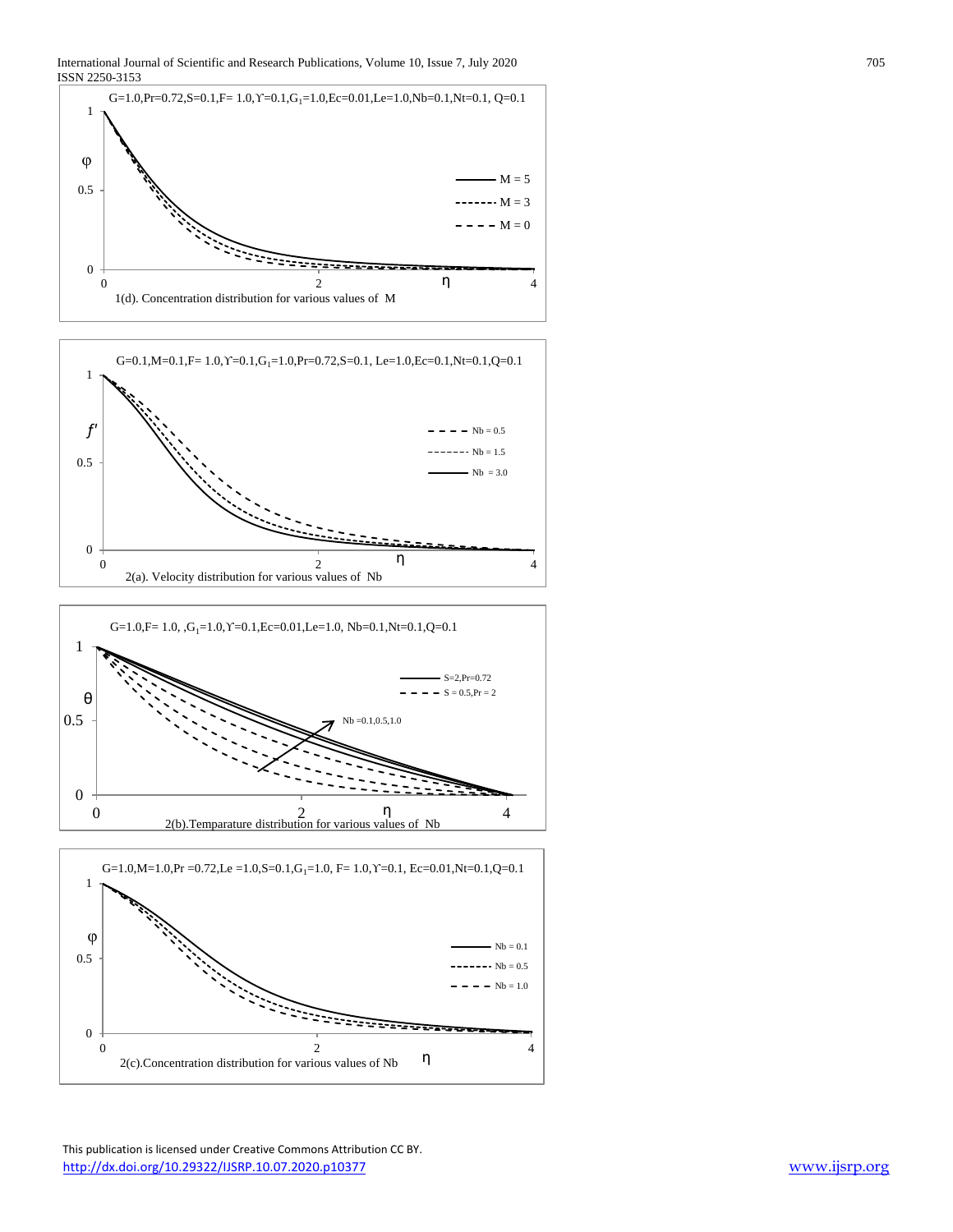





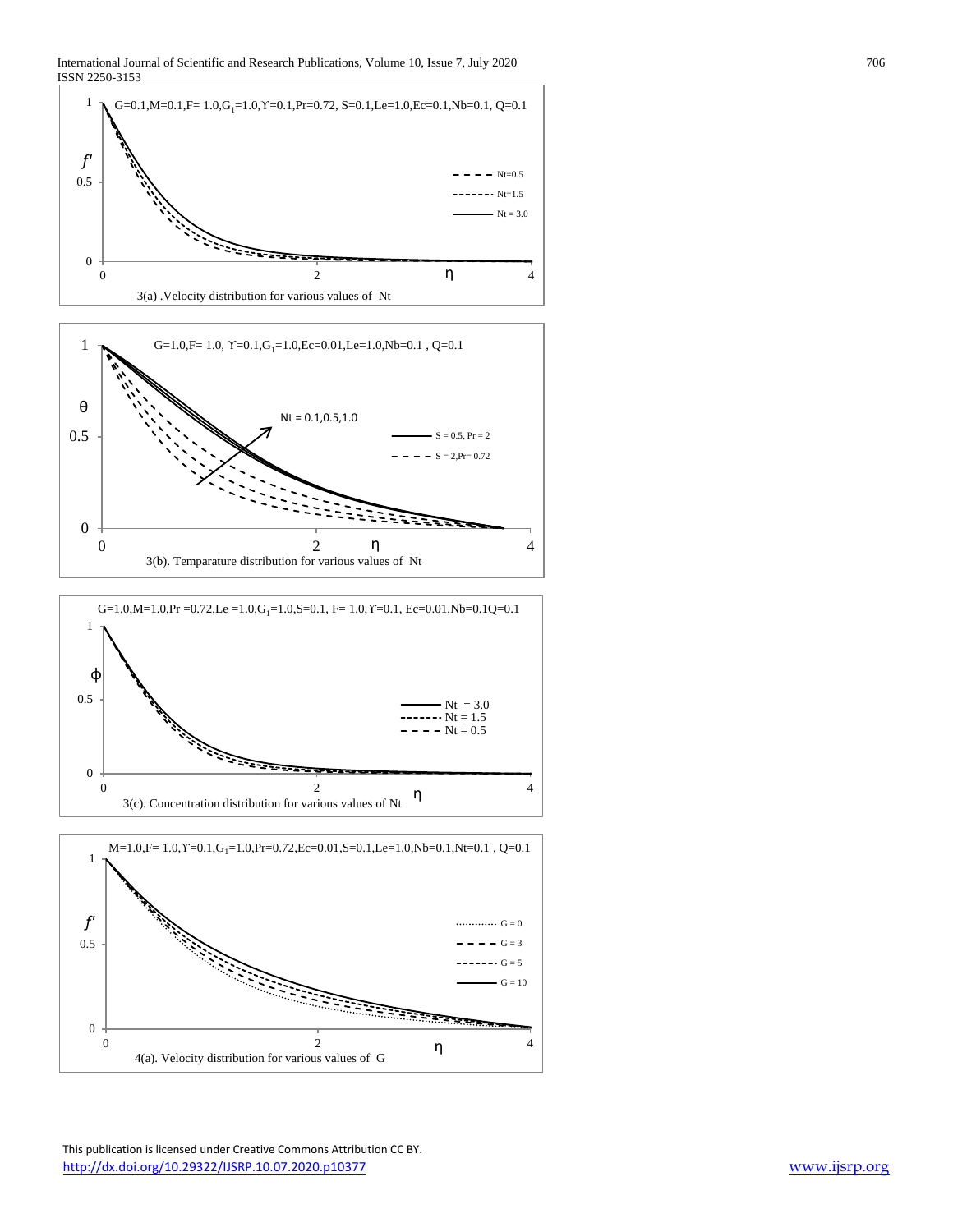





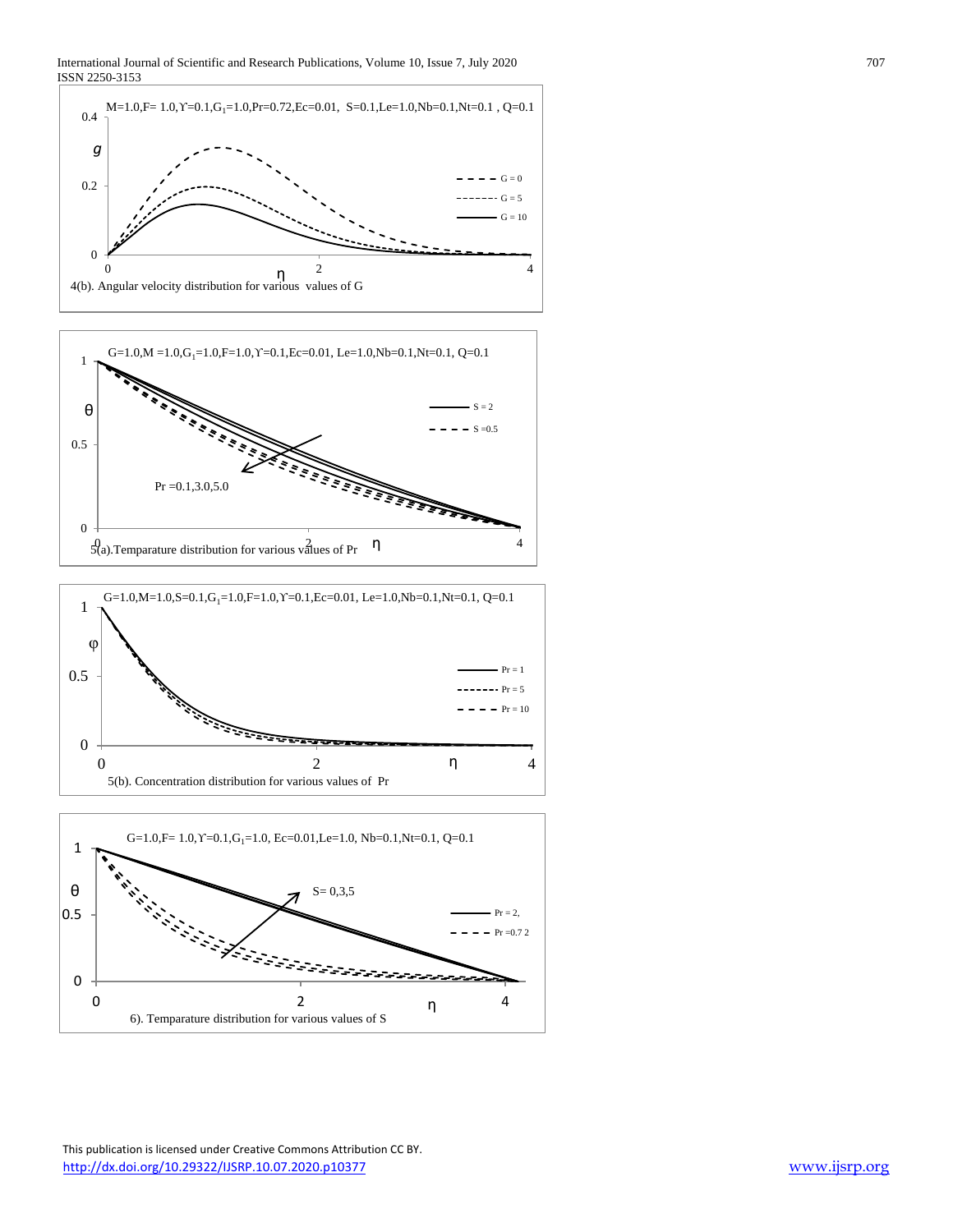